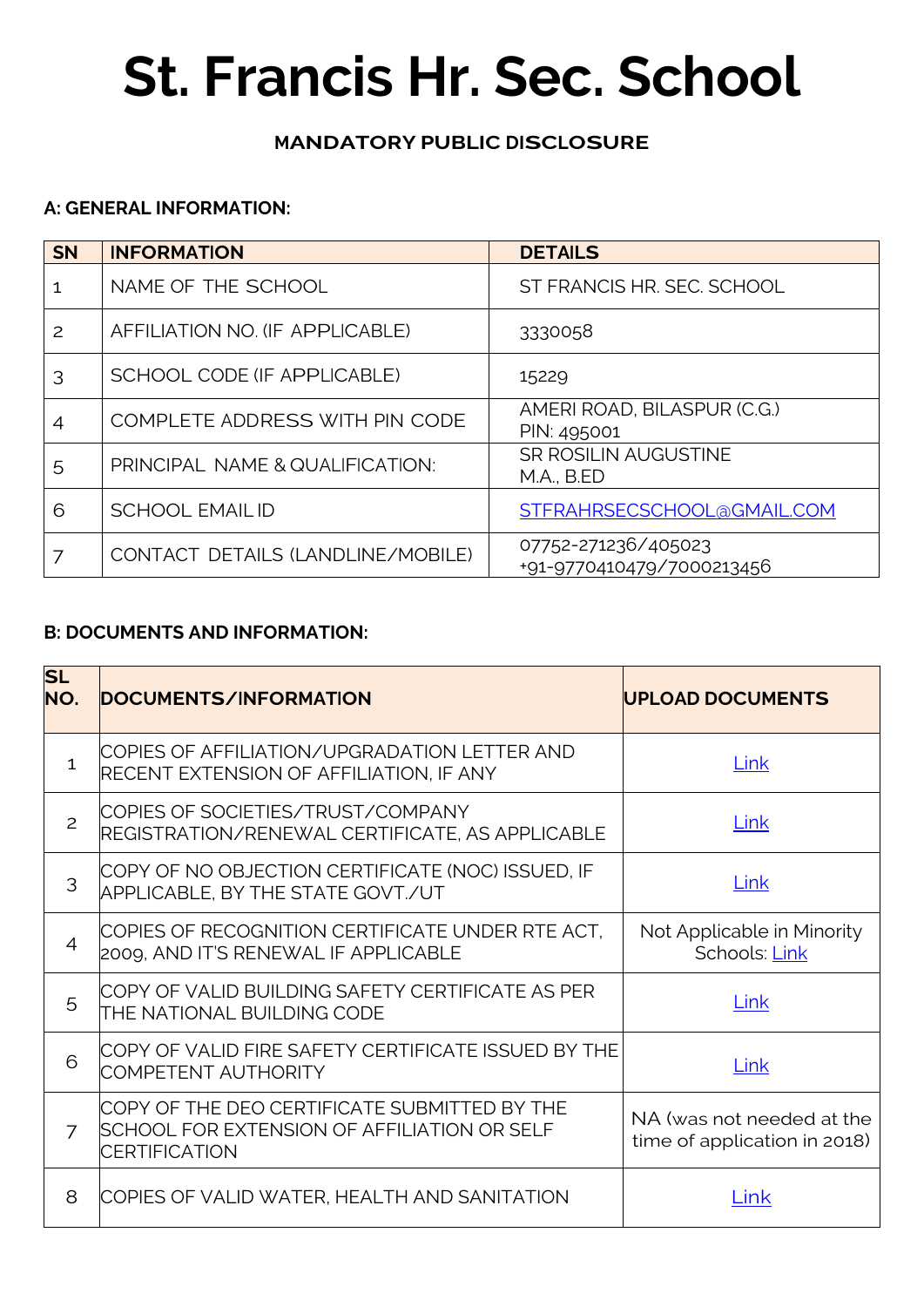NOTE: The schools needs to upload the self-attested copies of above listed documents by chairman/manager/secretary and principal. in case, it is noticed at later stage that uploaded documents are not genuine then school shall be liable for action as per norms.

#### **C: RESULT AND ACADEMICS:**

|               | S.NO.DOCUMENTS/INFORMATION                                                      | <b>UPLOAD</b><br><b>DOCUMENTS</b> |
|---------------|---------------------------------------------------------------------------------|-----------------------------------|
|               | FEE STRUCTURE OF THE SCHOOL                                                     | Link                              |
| $\mathcal{P}$ | ANNUAL ACADEMIC CALENDER                                                        | Link                              |
| Κ             | LIST OF SCHOOL MANAGEMENT COMMITTEE (SMC)                                       | Link                              |
| 4             | LIST OF PARENTS TEACHERS ASSOCIATION (PTA) MEMBERS                              | Link                              |
| 5             | LAST THREE-YEAR RESULT OF THE BOARD EXAMINATION AS<br><b>PER APPLICABLILITY</b> | Enclosed                          |

#### **RESULT CLASS: X**

| S.no. | Year | <b>No. of Students</b> |               | Pass % | <b>Remarks</b> |
|-------|------|------------------------|---------------|--------|----------------|
|       |      | <b>Registered</b>      | <b>Passed</b> |        |                |
| 01    | 2018 | 274                    | 269           | 98.17% | 02 Abs         |
| 02    | 2019 | 274                    | 273           | 99.64% |                |
| O3    | 2020 | 284                    | 283           | 99.65% | 01 Abs         |

#### **RESULT CLASS: XII**

| S.no. | Year | <b>No. of Students</b> |               | Pass % | <b>Remarks</b> |
|-------|------|------------------------|---------------|--------|----------------|
|       |      | <b>Registered</b>      | <b>Passed</b> |        |                |
| 01    | 2018 | 116                    | 116           | 100%   |                |
| 02    | 2019 | 193                    | 192           | 99.48% |                |
| O3    | 2020 | 184                    | 183           | 99.46% | 01 Abs         |